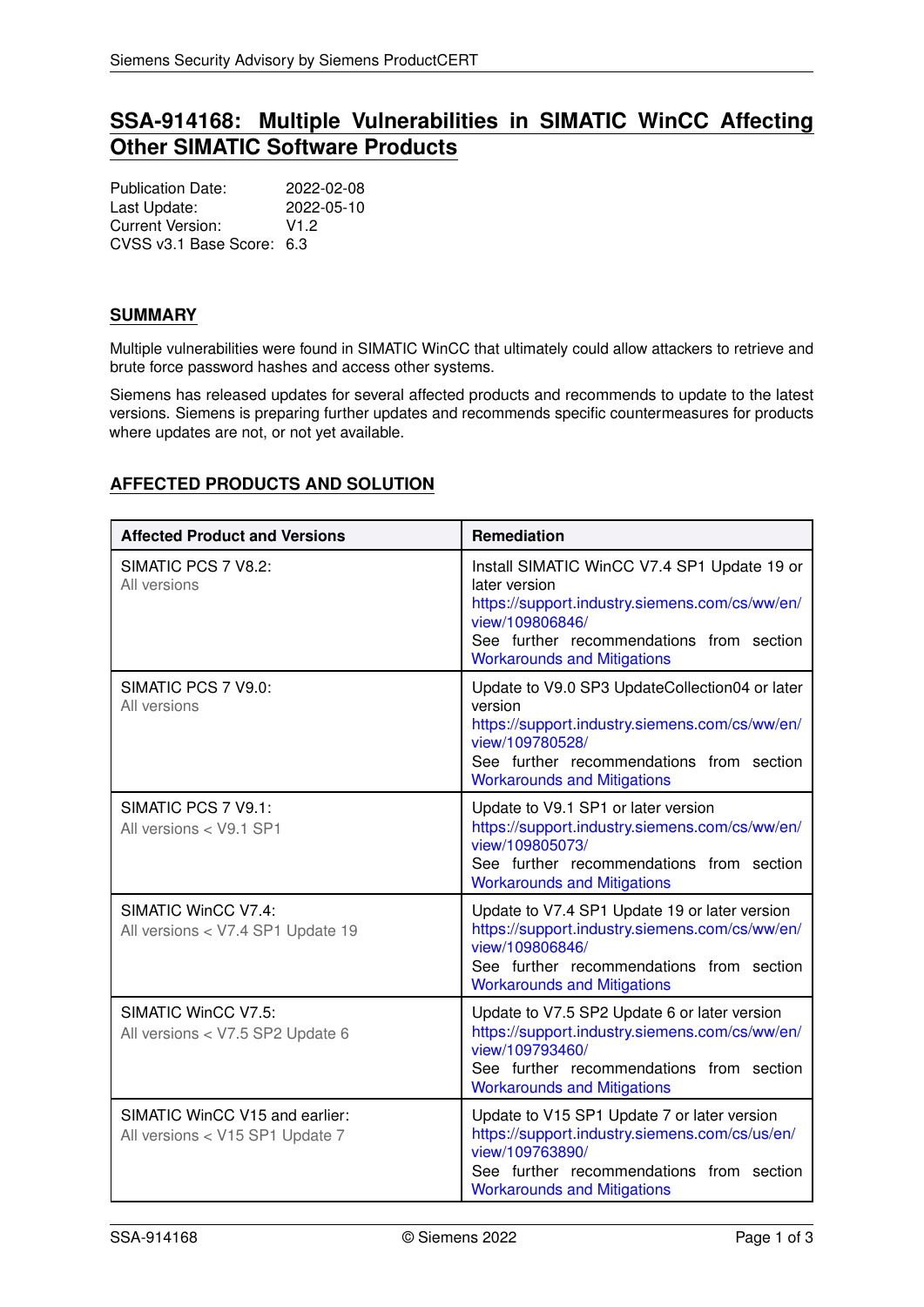| <b>SIMATIC WinCC V16:</b><br>All versions < V16 Update 5                              | Update to V16 Update 5 or later version<br>https://support.industry.siemens.com/cs/ww/en/<br>view/109776017/<br>See further recommendations from section<br><b>Workarounds and Mitigations</b> |
|---------------------------------------------------------------------------------------|------------------------------------------------------------------------------------------------------------------------------------------------------------------------------------------------|
| SIMATIC WinCC V17:<br>All versions < V17 Update 2                                     | Update to V17 Update 2 or later version<br>https://support.industry.siemens.com/cs/ww/en/<br>view/109784441/<br>See further recommendations from section<br><b>Workarounds and Mitigations</b> |
| SIMATIC WinCC V17:<br>All versions >= V17 Update 2<br>only affected by CVE-2021-40363 | Currently no fix is available<br>See recommendations from section Workarounds<br>and Mitigations                                                                                               |

## <span id="page-1-0"></span>**WORKAROUNDS AND MITIGATIONS**

Siemens has identified the following specific workarounds and mitigations that customers can apply to reduce the risk:

• CVE-2021-40363: Harden the application's host to prevent local access by untrusted personnel

Product specific remediations or mitigations can be found in the section [Affected Products and Solution.](#page-0-0)

<span id="page-1-1"></span>Please follow the [General Security Recommendations.](#page-1-1)

## **GENERAL SECURITY RECOMMENDATIONS**

As a general security measure, Siemens strongly recommends to protect network access to devices with appropriate mechanisms. In order to operate the devices in a protected IT environment, Siemens recommends to configure the environment according to Siemens' operational guidelines for Industrial Security (Download: [https://www.siemens.com/cert/operational-guidelines-industrial-security\)](https://www.siemens.com/cert/operational-guidelines-industrial-security), and to follow the recommendations in the product manuals.

Additional information on Industrial Security by Siemens can be found at: [https://www.siemens.com/](https://www.siemens.com/industrialsecurity) [industrialsecurity](https://www.siemens.com/industrialsecurity)

### **PRODUCT DESCRIPTION**

SIMATIC PCS 7 is a distributed control system (DCS) integrating SIMATIC WinCC, SIMATIC Batch, SIMATIC Route Control, OpenPCS7 and other components.

SIMATIC WinCC is a supervisory control and data acquisition (SCADA) system.

### **VULNERABILITY CLASSIFICATION**

The vulnerability classification has been performed by using the CVSS scoring system in version 3.1 (CVSS v3.1) [\(https://www.first.org/cvss/\)](https://www.first.org/cvss/). The CVSS environmental score is specific to the customer's environment and will impact the overall CVSS score. The environmental score should therefore be individually defined by the customer to accomplish final scoring.

An additional classification has been performed using the CWE classification, a community-developed list of common software security weaknesses. This serves as a common language and as a baseline for weakness identification, mitigation, and prevention efforts. A detailed list of CWE classes can be found at: [https://cwe.mitre.org/.](https://cwe.mitre.org/)